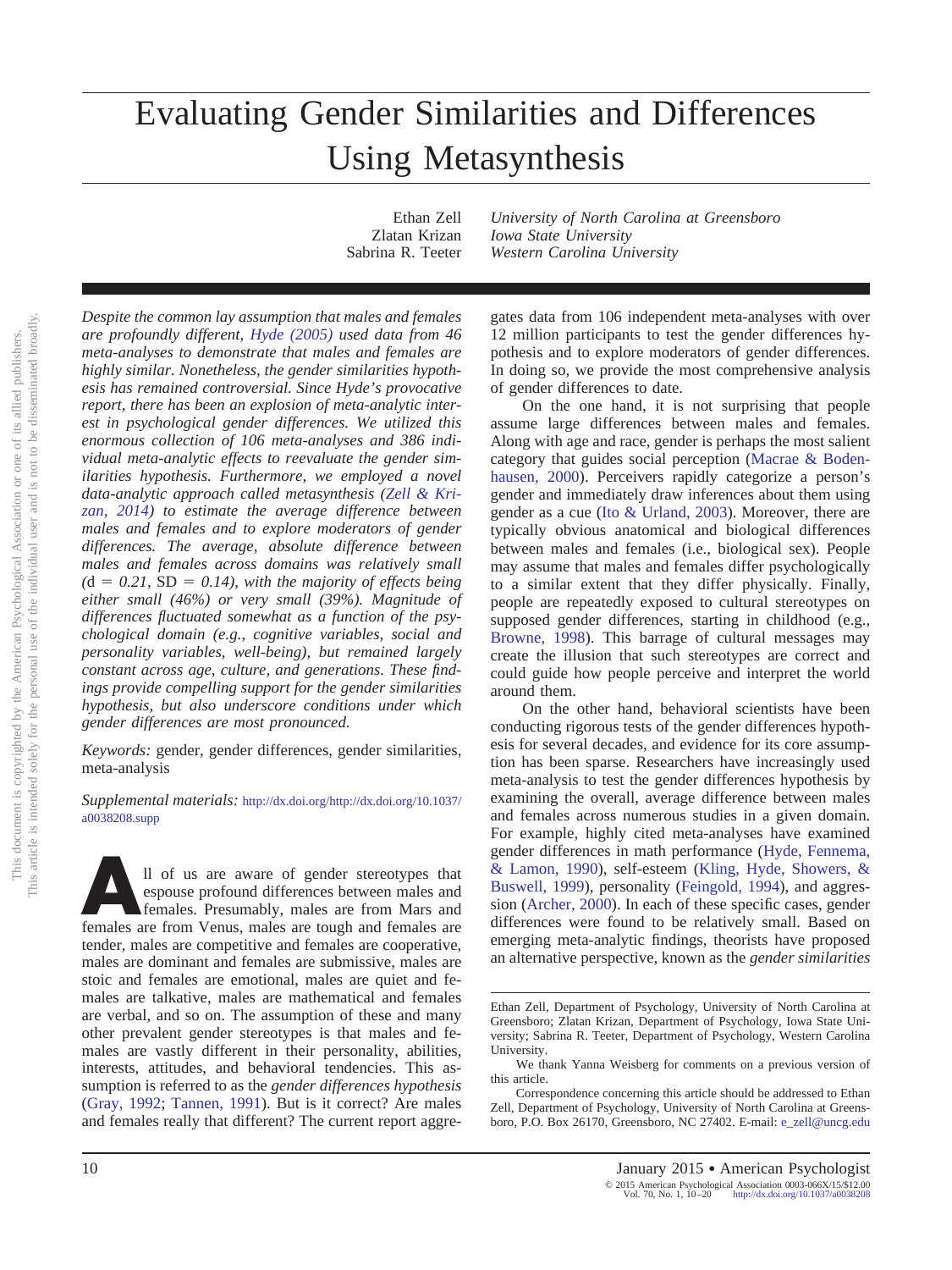

# **Ethan Zell**

*hypothesis* [\(Hyde, 2005\)](#page-9-0). That is, males and females may be similar on most (but not all) psychological dimensions, and when differences do arise, they should typically be small in magnitude.

# **Estimating Gender Differences**

Meta-analysis has proven to be a powerful tool to assess gender differences in specific domains (see [Hyde, 2014\)](#page-9-8). However, the fundamental question of how different males and females are across domains remains largely unresolved. Indeed, prominent cultural stereotypes not only pertain to supposed differences in specific domains (e.g., math ability or leadership skill), but they also pertain to global differences between males and females across domains (e.g., males are from Mars, females are from Venus). Although domain-specific findings may help deflate bogus stereotypes in a given domain, other stereotypes as well as the general impression that males and females are fundamentally different may remain. For example, when confronted with findings demonstrating that females perform just as well as males on math tests [\(Else-Quest, Hyde, &](#page-9-9) [Linn, 2010;](#page-9-9) [Lindberg, Hyde, Petersen, & Linn, 2010\)](#page-9-10), people may revise or even abandon stereotypes about gender differences in math. However, they will most likely retain gender stereotypes about other domains, as well as the more basic assertion that the genders differ in profound ways. Thus, to address the more basic question of how males and females differ across domains, researchers need to go beyond meta-analyses in specific domains.

As meta-analyses on gender differences have been accumulating, researchers have begun to aggregate metaanalytic findings to derive more global estimates of the difference between males and females. [Richard, Bond, and](#page-9-11) [Stokes-Zoota \(2003\)](#page-9-11) were the first group of scholars to

examine gender differences across domains by aggregating meta-analytic findings using metasynthesis (i.e., secondorder meta-analysis; see [Johnson, Scott-Sheldon, & Carey,](#page-9-12) [2010;](#page-9-12) [Zell & Krizan, 2014\)](#page-10-0). Specifically, [Richard and](#page-9-11) [colleagues \(2003\)](#page-9-11) aggregated data from 34 meta-analyses examining topics related to social and personality psychology (e.g., attribution, relationships, and nonverbal communication). The overall, absolute difference between males and females was found to be a *d* of .24, which would be classified as a small effect using conventional standards [\(Cohen, 1988\)](#page-9-13).

Going further, [Hyde \(2005\)](#page-9-0) collected data from 46 "major" meta-analyses examining gender differences across several psychological domains, including social and personality variables, cognitive variables, and psychological well-being. Although procedures were not used to quantitatively aggregate the findings, 48% of the metaanalytic effects were small and 30% were very small or close to zero. This pattern of results led Hyde to conclude that meta-analytic findings provide stronger support for the gender similarities hypothesis than the gender differences hypothesis. Hyde's article has become a classic in the psychological canon, as evidenced by the fact that it has been cited 1,430 times according to Google Scholar and 620 times according to Scopus (as of August 2014). However, the article has also been regarded as highly controversial, as the basic question of whether existing data better support the gender similarities hypothesis or the gender differences hypothesis remains hotly contested (see [Caroth](#page-9-14)[ers & Reis, 2013;](#page-9-14) [Eagly & Wood, 2013;](#page-9-15) [Stewart-Williams](#page-10-2) [& Thomas, 2013\)](#page-10-2). Along these lines, skeptics have noted that [Hyde's \(2005\)](#page-9-0) findings were limited by an analysis of only about 40 psychological domains, left out several key topics that had not been meta-analyzed at that point, and broadly conflicted with large gender differences in mating preferences identified by evolutionary psychologists (e.g., [Buss, 1989,](#page-9-16) [2013;](#page-9-17) [Schmitt et al., 2012\)](#page-9-18).

# **The Current Report**

Since the publication of [Hyde's \(2005\)](#page-9-0) analysis, there has been an explosion of meta-analytic interest in gender differences. New meta-analyses have examined differences between males and females in domains such as cooperation [\(Balliet, Li, Macfarlan, & Van Vugt, 2011\)](#page-8-1), impulsivity [\(Cross, Copping, & Campbell, 2011\)](#page-9-19), self-conscious emotions [\(Else-Quest, Higgins, Allison, & Morton, 2012\)](#page-9-20), language use [\(Leaper & Ayres, 2007\)](#page-9-21), and interests [\(Su, Rounds, & Arm](#page-10-3)[strong, 2009\)](#page-10-3). In addition, new meta-analyses have been conducted on topics previously studied (e.g., sexuality), using more sophisticated statistical techniques and a larger pool of data [\(Petersen & Hyde, 2010\)](#page-9-22). With this enormous and highly diverse collection of over 100 meta-analyses (described in more detail in the Metasynthesis Method section), the psychological literature has crossed the threshold whereby new insights about overall gender differences can now be made. The current study utilizes this vast collection of meta-analytic findings to derive the most comprehensive test of the gender similarities hypothesis to date. Further, the current report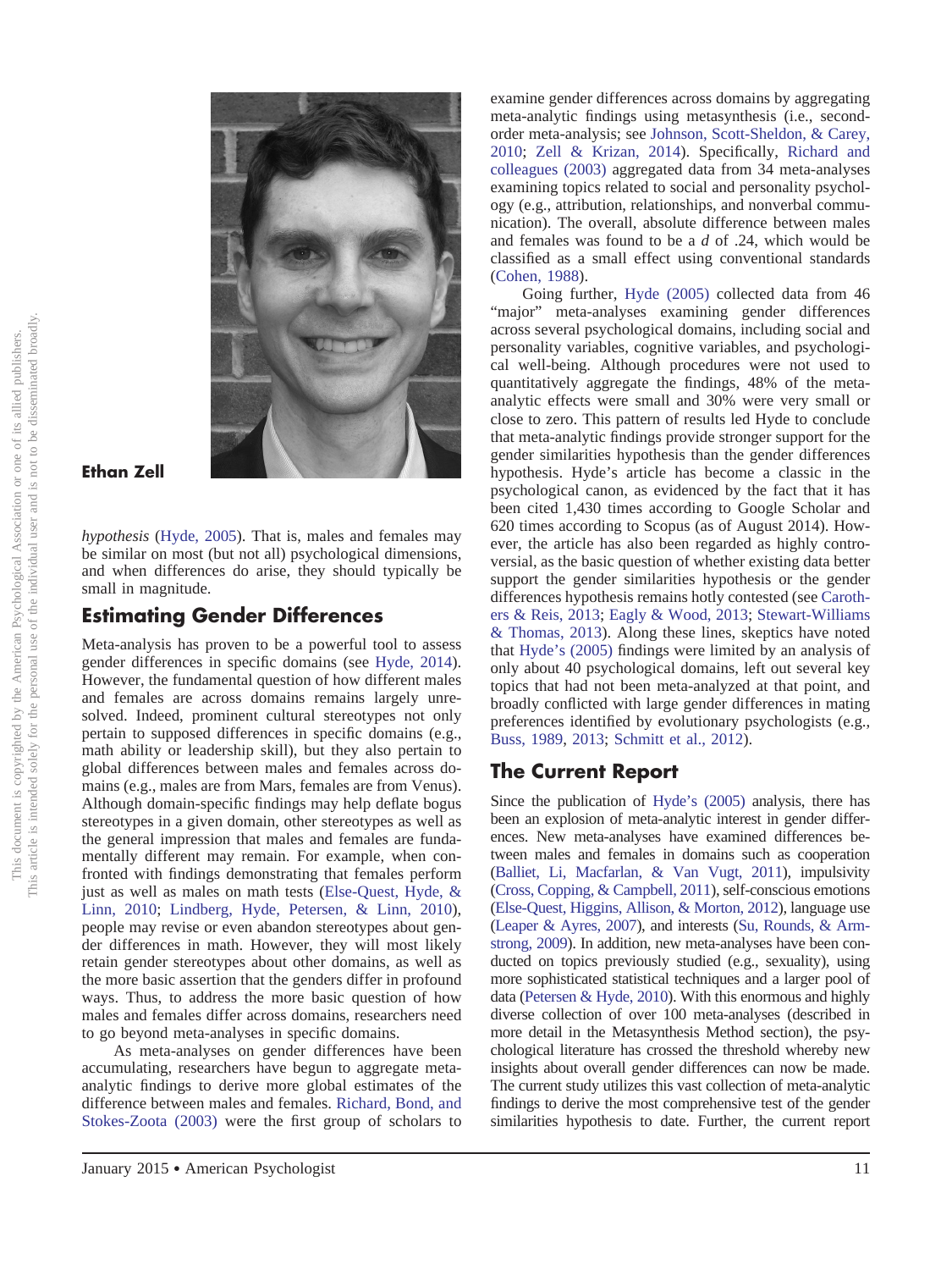

#### **Zlatan Krizan**

examined several potential moderators of gender differences to ascertain their generalizability, including age, culture, and time period, as well as the psychological domain.

# **Metasynthesis Method**

Before getting to our specific procedures and findings, it is important to note the unique strengths and weaknesses of metasynthesis in this context (see [Cooper & Koenka,](#page-9-23) [2012\)](#page-9-23). On the positive side, metasynthesis affords the opportunity to assess the global question of gender differences across domains. Although this question could also be tested using meta-analysis, a meta-analytic approach would be highly impractical due to the enormous amount of primary studies (over 20,000). By using metasynthesis, we were able to incorporate data from these studies without having to track down and code all of the original articles. Further, because metasynthesis often utilizes extremely large pools of data and participants, it affords highly reliable conclusions. At a time when psychological science has been criticized for underpowered studies that sometimes fail to replicate [\(Simmons, Nelson, & Simonsohn, 2011\)](#page-9-24), metasynthesis is a useful retort as it affords enormous power and confident conclusions.

On the negative side, given its broader approach metasynthesis cannot be used to evaluate more finite microlevel hypotheses that are often of interest to psychological scientists (see [Eagly & Wood, 2013\)](#page-9-15). Additionally, because individual meta-analyses often use different statistical models to aggregate primary data (e.g., fixed-effect, random-effects), it is inappropriate to formally aggregate meta-analytic findings to conduct tests of statistical significance. However, given that metasynthesis typically has extremely high power, tests of statistical significance would not be very informative, as even minute differences

would yield a statistically significant outcome. A final concern of metasynthesis is the overlapping of samples. Specifically, there are occasions where a single study can be included in multiple, related meta-analyses. Therefore, if metasynthesis incorporated all of these meta-analyses, the individual study would be counted more than once violating assumptions regarding independence of observations. However, when meta-analyses share large amounts of data, researchers can simply select one of these metaanalyses for inclusion in the metasynthesis (e.g., the more recent one).

# *Identifying Meta-Analyses*

We obtained meta-analyses on psychological gender differences, defined as gender differences in mind and behavior [\(American Psychological Association, 2014\)](#page-8-2) by using two approaches. First, we scanned existing reviews of the gender differences literature for relevant articles (e.g., [Ea](#page-9-15)[gly & Wood, 2013;](#page-9-15) [Hyde, 2005,](#page-9-0) [2014;](#page-9-8) [Richard et al.,](#page-9-11) [2003\)](#page-9-11). Second, we searched for meta-analyses using databases such as PsychInfo, Google Scholar, and Dissertations Abstracts International during April of 2014. The search terms "sex differences" and "meta-analysis" were entered simultaneously. We also conducted a search using the terms "gender differences" and "meta-analysis." Together, these searches yielded over 500 relevant papers.

Many of the articles identified were immediately excluded on the basis that they were not meta-analyses or did not examine gender differences. Studies that dealt with outcomes that were not psychological in nature were excluded (e.g., medical outcomes, biological or anatomical differences; [Thomas & French, 1985\)](#page-10-4). Articles that examined differences as a function of perceived gender roles as opposed to gender per se were excluded. Gender roles involve the degree to which people adopt stereotypically masculine versus feminine traits, behaviors, and interests, rather than their gender identity (i.e., whether they identify as male or female; see [Reilly & Neumann, 2013\)](#page-9-25). Studies were excluded if they examined gender only as a function of other factors (i.e., did not report a direct gender comparison). Articles were also excluded if they did not report an overall, mean difference between males and females using a standard metric (e.g., Cohen's *d*, Hedges' *g*, or Pearson's *r*). Finally, we excluded articles that focused on specialized, nonrepresentative populations (e.g., people with major psychoses or prisoners). However, we did not exclude articles on the basis of age or cultural group, so that the potential influence of these variables could be tested in moderation analyses.

Next, we evaluated meta-analyses to address the possibility of overlapping samples. First, meta-analyses were excluded if they were replaced by newer meta-analyses on the same topic that incorporated additional studies or if they analyzed only a subset of studies of an existing meta-analysis. Second, we compared the reference sections of related papers to quantify the degree of sample overlap. Although there were several cases of sample overlap, in no instance did the degree of overlap exceed 25%. This means that for each metaanalysis we examined, at least 75% of its samples were unique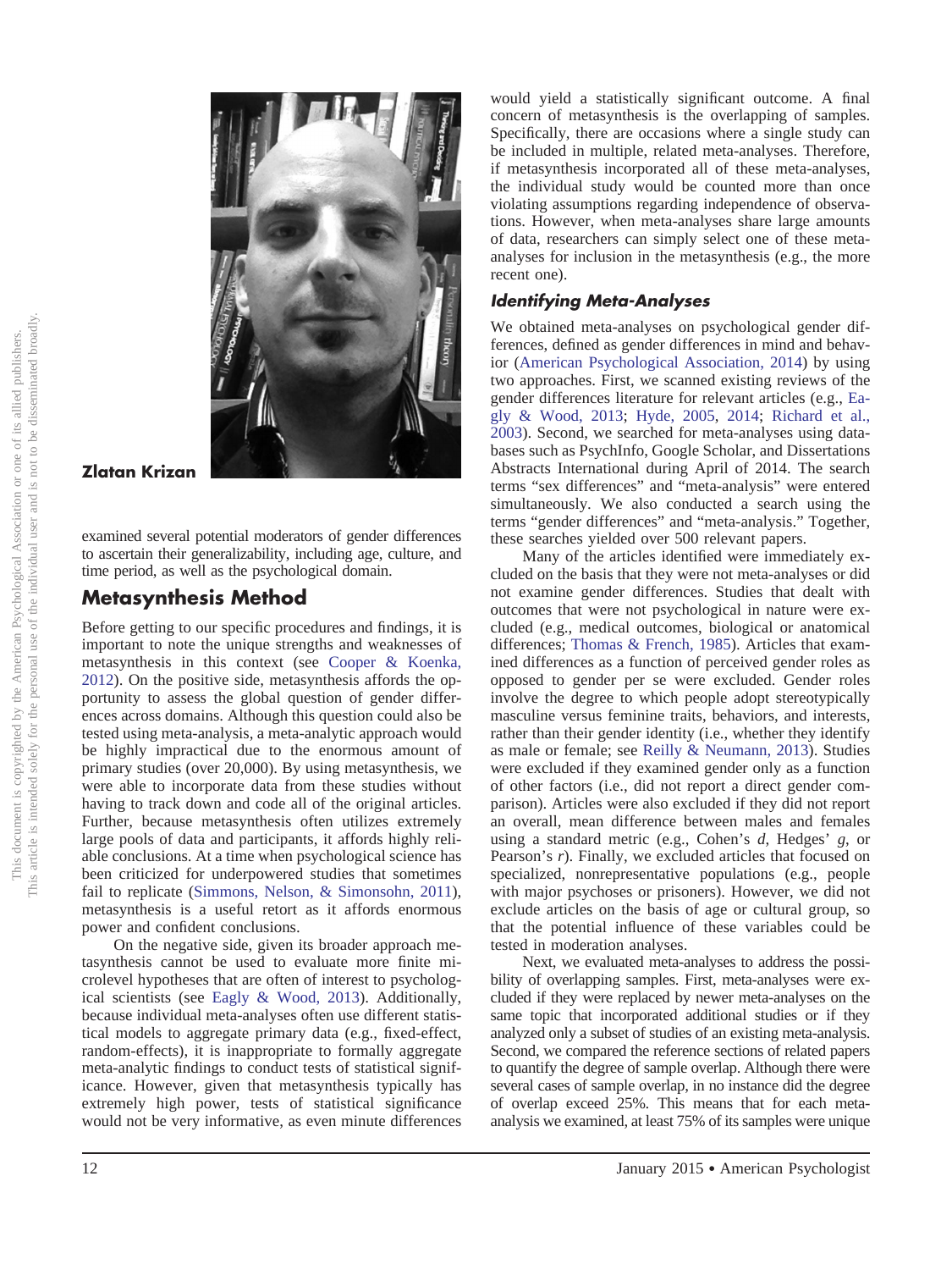

#### **Sabrina R. Teeter**

(i.e., unshared with other meta-analyses). Therefore, the metaanalyses incorporated into our model were mostly independent, in that they largely contained unique data that was not shared by other meta-analyses.

After removing articles that did not fit the inclusion criteria, our search yielded a total of 106 meta-analyses examining psychological gender differences (see Supplemental Table 1). The final set of articles covered an enormous range of topics such as interruption, risk taking, helping behavior, leadership styles, body image, intelligence, occupational stress, jealousy, and morality, among other topics (see Supplemental References). Across metaanalyses, the total number of effects was 21,174. Several articles did not provide sufficient information to calculate sample size  $(m = 10)$ . However, among the remaining papers, the total sample size was 12,238,667 participants.

# *Study Treatment and Analyses*

Meta-analytic effects were obtained from each article as an estimate of effect size in a given topic area (e.g., math ability, aggression). We focus on the *absolute value* of each meta-analytic effect because our purpose was to assess the magnitude of the difference between males and females regardless of the particular direction of difference (for a similar approach, see [Hyde, 2005;](#page-9-0) [Richard et al., 2003\)](#page-9-11). Further, directional tests are more appropriate in traditional meta-analyses where the goal is to assess whether males score higher or lower than females in a given topic area. Finally, the use of absolute values helps prevent misleadingly low estimates of gender differences. If males score higher than females in one topic area  $(+0.5)$  and females score higher than males in another topic area  $(-0.5)$ , the average of these effects would be 0, implying no overall gender difference. However, averaging absolute effects

would yield an overall estimate of 0.5, which we argue better represents the magnitude of global gender differences.

Where possible, we used the uncorrected, unweighted difference between males and females as an estimate of effect size (*d*). However, some meta-analyses only reported weighted or corrected values (e.g., Hedges' *g*). Effect sizes that were reported in the *r* metric were converted to Cohen's *d*. The model we employed used an unweighted average of the individual meta-analytic effects as an estimation of the population effect. In traditional meta-analyses, unweighted averages are robust and tend to outperform averages that weight by study sample size [\(Bonett, 2009;](#page-8-3) [Kri](#page-9-26)[zan, 2010;](#page-9-26) [Shuster, 2010\)](#page-9-27). We focus primarily on aggregate estimates and their ranges, without formal computation of relevant confidence intervals. Our descriptive focus is necessitated by the fact it is inappropriate to calculate confidence intervals by formally aggregating estimates that derive separately from fixed-effect and random-effects models [\(Hedges & Vevea, 1998\)](#page-9-28). In addition, many studies did not provide information essential for such computations (e.g., confidence intervals or standard errors).

We use [Cohen's \(1988\)](#page-9-13) conventions to interpret the magnitude of gender differences (*d*). Cohen argued that the cutoff points of .2, .5, and .8 reflect small, medium, and large differences, respectively. Further, [Hyde \(2005\)](#page-9-0) argued that effect sizes of .10 or below should be considered very small. When interpreting effects, we also present the percentage of overlap between male and female distributions. Specifically, [Cohen \(1988\)](#page-9-13) argued that effect sizes .2, .5, and .8 correspond to distributions that overlap by approximately 85%, 67%, and 52%, respectively. Distributions with a large amount of overlap can be viewed as highly similar. When describing our results, we use the following symbols: *d* (average absolute difference between males and females in standard deviation units), *k* (number of effects), and *m* (number of meta-analyses).

# **Magnitude of Gender Differences**

# *Preliminary Analyses*

Most meta-analyses provided only a single effect  $(m = 61)$ ; however, other meta-analyses provided multiple effects  $(m = 45)$ , with some reporting over 30 individual metaanalytic tests in their report. For example, [Petersen and](#page-9-22) [Hyde \(2010\)](#page-9-22) conducted separate meta-analytic tests of gender differences in 30 sexual attitudes and behaviors (e.g., condom use, premarital sex, same-gender sex). In total, we obtained 386 meta-analytic effects, an amount that is several times larger than the 124 obtained by [Hyde \(2005\).](#page-9-0) As can be seen in [Table 1,](#page-4-0) the majority of these effects were either very small (39.4%) or small (46.1%); relatively few effects were medium (11.9%), large (1.8%), or very large in size (0.8%).

Further, we scanned meta-analyses for information regarding the homogeneity of effects (e.g.,  $I^2$ ,  $T$ ,  $T^2$ ,  $Q$ ). Effects that are largely consistent (inconsistent) in size and direction are considered homogeneous (heterogeneous). Direct homogeneity tests or statistics were not reported for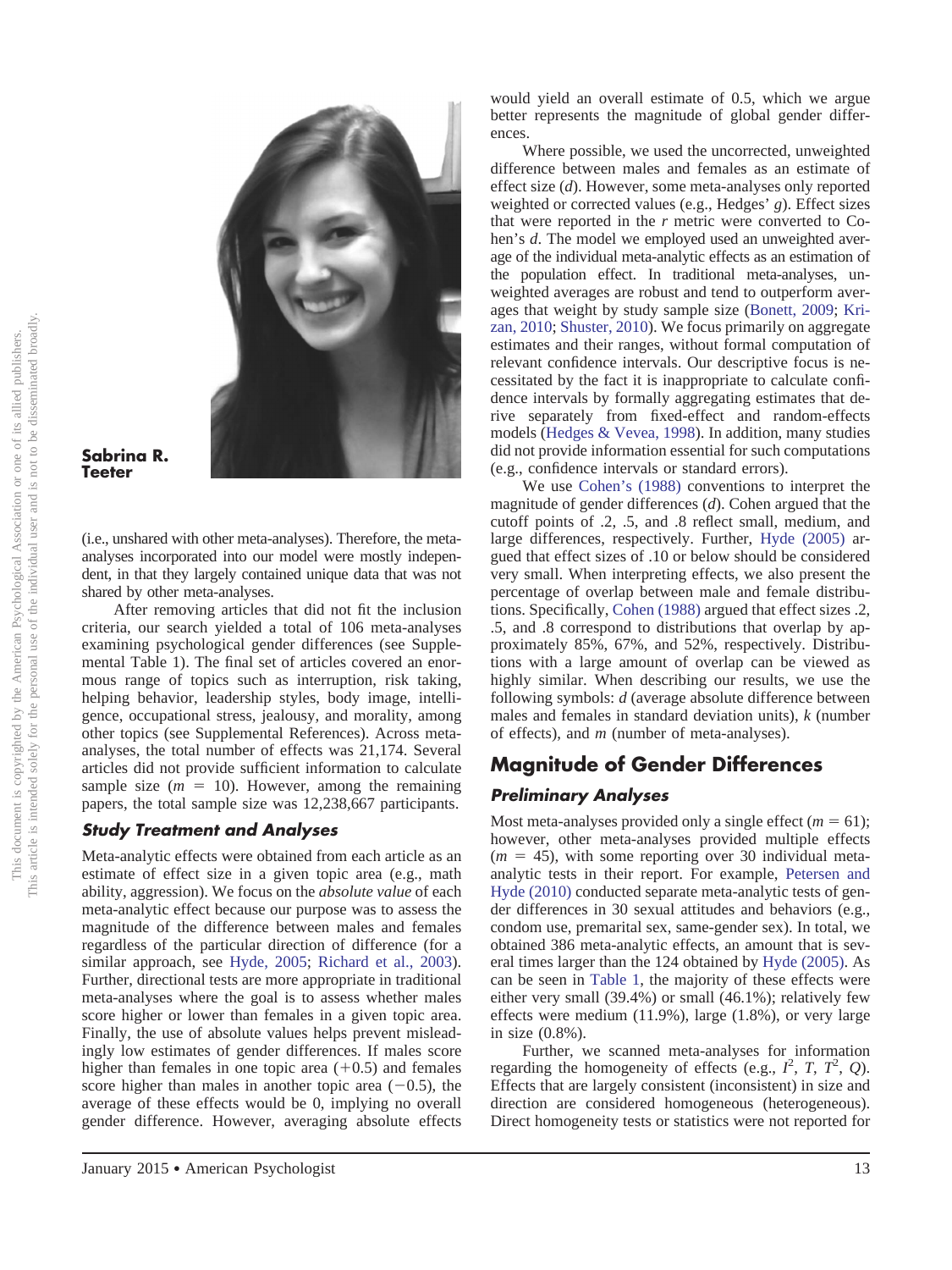| Meta-Analytic Effect Sizes ( $m = 386$ ) by Range of Magnitude |                          |                        |                         |                        |                     |  |  |  |  |
|----------------------------------------------------------------|--------------------------|------------------------|-------------------------|------------------------|---------------------|--|--|--|--|
| Effect sizes                                                   | Effect size range        |                        |                         |                        |                     |  |  |  |  |
|                                                                | $0 - 0.10$<br>Very small | $0.11 - 0.35$<br>Small | $0.36 - 0.65$<br>Medium | $0.66 - 1.00$<br>Large | >1.00<br>Very large |  |  |  |  |
| Number<br>% of total                                           | 152.<br>39.4             | 178<br>46.1            | 46<br>119               | 1.8                    | 0.8                 |  |  |  |  |

83 effects. Of the remaining effects, 92 (30.4%) were homogeneous and 211 (69.6%) were heterogeneous. Therefore, although most of the meta-analytic effects obtained in this report were small or very small, individual-study effects within these meta-analyses were typically heterogeneous, suggesting that gender differences often vary by context.

<span id="page-4-0"></span>**Table 1**

#### *Primary Model*

Our primary model averaged meta-analytic effects within papers when more than one was provided. Several of the papers that derived multiple effects utilized some or all of the same participants in multiple meta-analytic effects. Incorporating each of these effects into the model would violate independence of observations. Thus, we incorporate only a single effect size from each individual meta-analysis in our primary model as well as the moderation tests reported below. Specifically, for papers that provided multiple effects in a given topic area (e.g., interests), we averaged the absolute value of each effect as an estimate of gender differences in that topic area.

When considering the entire collection of 106 metaanalyses, the average absolute difference between males and females across topic areas was a *d* of .21, typically regarded as a small effect (see Figure 1). There was some dispersion in the individual effects  $(SD = .14)$ , with the smallest effect being a *d* of .02 and the largest being a *d* of .73 (see [Table 2\)](#page-4-1). Only one of the metaanalytic averages would be characterized as large in size,

#### **Figure 1**

*Visual Depiction of Two Distributions That Differ by an Effect Size (d) of 0.21 (see [Magnusson, 2014\)](#page-9-29)*



and 81% of the effects were between .01 and .30. Put simply, more than three quarters of the observed gender differences reflected almost 80% overlap across distributions of males and females. This finding provides strong support for the gender similarities hypothesis. That is, although theorists and laypersons have long assumed that males and females are profoundly different (e.g., [Gray, 1992;](#page-9-1) [Tannen, 1991\)](#page-10-1), our findings suggest that these assertions are likely inflated. We conducted a supplemental analysis that weighted meta-analytic effects by the number of effect sizes. This alternative, weighted model yielded an effect size (.19) that was highly similar to that obtained by our primary model (.21). Therefore, we retained the use of an unweighted model in subsequent analyses.

Although gender differences were typically small, there were several effects that were moderate to large in size. The 10 largest gender differences in the psychological literature are presented in [Table 3.](#page-5-0) According to these findings, males score higher than females on measures of masculinity, mental rotation ability, importance of physical attractiveness in mate selection, and aggression. Females score higher than males on measures of reactivity to painful (noxious) stimuli, peer-attachment, and interest in people as opposed to things.

<span id="page-4-1"></span>**Table 2** *Stem-and-Leaf Display of 106 Meta-Analytic Averages*

| Stem          | Leaf                                                       |  |
|---------------|------------------------------------------------------------|--|
| .7            | З                                                          |  |
|               |                                                            |  |
| $.6$ .5       | 1367                                                       |  |
| $.4 \over .3$ | 0 1 5 9                                                    |  |
|               | 00014444567789                                             |  |
| $\cdot$ .2    | 000000111223334445555666                                   |  |
|               | 77888                                                      |  |
| $\cdot$ 1     | 000000011122222334444566                                   |  |
|               | 66667888999                                                |  |
| .0            | 2 2 2 2 3 3 4 4 5 5 5 5 5 7 7 8 8 8 9                      |  |
|               | Note. Values represent absolute effects sizes (Cohen's d). |  |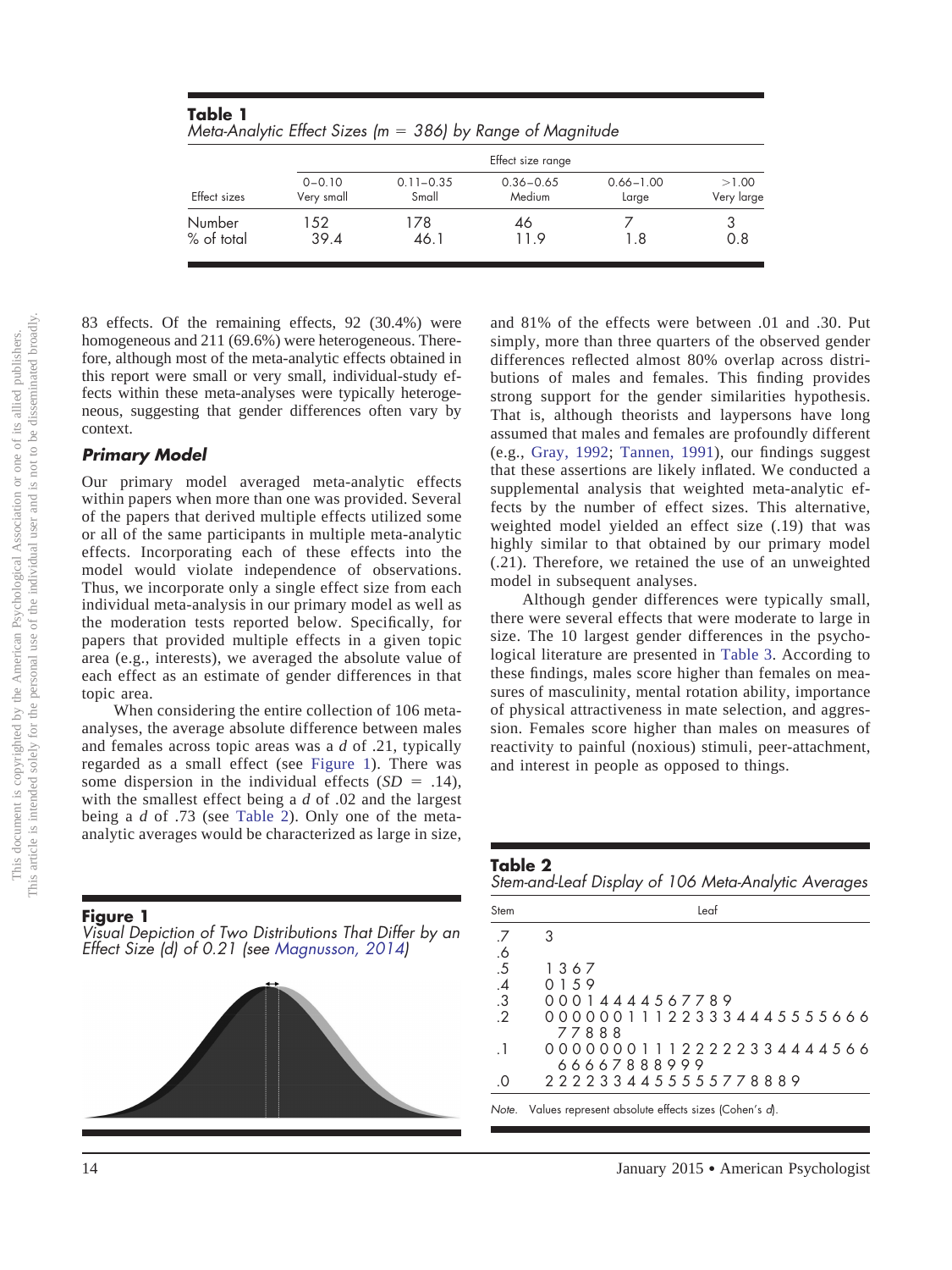<span id="page-5-0"></span>

| Table 3                        |  |
|--------------------------------|--|
| Ten Largest Gender Differences |  |

| Topic                            |     |     | Result | Reference                |
|----------------------------------|-----|-----|--------|--------------------------|
| Masculine vs. feminine traits    | .73 | 59  | M > F  | Twenge, 1997             |
| Mental rotation ability          | .57 | 70  | M > F  | Maeda & Yoon, 2013       |
| Noxious stimulation              | .56 | 26  | F > M  | Riley et al., 1998       |
| Importance of beauty in mates    | .53 | 28  | M > F  | Feingold, 1990           |
| Peer attachment                  | .51 | 43  | F > M  | Gorrese & Ruggieri, 2012 |
| Interest in people vs. things    | .49 | 745 | F > M  | Su et al., 2009          |
| Aggression                       | .45 | 197 | M > F  | Knight et al., 2002      |
| Film-induced fear                | .41 | 95  | F > M  | Peck, 2000               |
| Confidence in physical abilities | .40 | 46  | M > F  | Lirgg, 1991              |
| Same-sex group performance       | .39 | 64  | M > F  | Wood, 1987               |

Note.  $d$  = average absolute effect size;  $k$  = number of effects; M > F indicates that males scored higher than females. Full references are provided in the Supplemental Materials.

# **Moderators of Gender Differences**

## *Theoretical Moderators*

*Psychological domain.* Gender differences research is broadly clustered into three psychological domains: cognitive variables, social and personality variables, and well-being (see [Hyde, 2014\)](#page-9-8). We examined whether the magnitude of gender differences varies across these fundamental domains of psychological functioning. Cognitive variables were defined as mental processes such as attention, memory, and problem solving, including variables such as math performance, spatial performance, and verbal skills. Social and personality variables were defined as constructs related to the study of individual differences or social behavior and they included variables such as temperament, interests, aggression, interpersonal communication, helping, sexuality, and leadership. Finally, wellbeing was defined as any variable related to positive or negative mental health. This included variables such as depression, rumination, and self-esteem. Two raters coded the domain of study for each meta-analysis ( $\kappa = .88$ ), and differences between raters were resolved through discussion.

There was some fluctuation in effect sizes by domain (see [Table 4](#page-5-1) for descriptive statistics, including variability measures). Gender differences were comparable when examining research on cognitive variables (.22) and social and personality variables (.22), but were somewhat smaller when examining research on psychological well-being (.14). Further, the range of differences was more condensed for research on well-being. These findings show that gender differences are relatively small regardless of domain, but that differences in well-being are particularly small. Nonetheless, it is important to note that there were fewer meta-analyses on psychological well-being  $(m = 11)$  than cognitive variables  $(m = 30)$  or social and personality variables ( $m = 65$ ), and thus, it is possible that the effect size in this domain will increase as more meta-analyses are conducted.

Separate stem-and-leaf plots for each psychological domain show that the distribution of effect sizes was similar across domains, albeit more condensed for studies on well-being (see Supplemental Tables 2–4). Further, the effects of other moderators that we discuss below (age, culture, and time period) were largely comparable when examining effects within each psychological domain (see Supplemental Tables 5–7).

Age. Little is known about the degree to which gender differences change over the life span. The gender differences hypothesis presumes that there are large differences between males and females at all ages, but it is also possible that gender differences are small at all ages or fluctuate as a function of age. Along these lines, meta-

#### <span id="page-5-1"></span>**Table 4**

*Theoretical Moderators of Gender Differences*

| m  | k      | d     | <b>SD</b> | Range       |
|----|--------|-------|-----------|-------------|
|    |        |       |           |             |
| 30 | 3,611  | .22   | .13       | $.05 - .57$ |
| 65 | 15,590 | .22   | .14       | $.02 - .73$ |
| 11 | 1,973  | .14   | .09       | $.02 - .28$ |
|    |        |       |           |             |
| 8  | 1,914  | .17   | .10       | $.02 - .34$ |
| 32 | 2.928  | .18   | .15       | $.02 - .73$ |
| 66 | 16.332 | .23   | .13       | $.02 - .57$ |
|    |        |       |           |             |
| 46 | 10,508 | .19   | .14       | $.02 - .73$ |
| 47 | 8.902  | .22   | .11       | $.03 - .51$ |
|    |        |       |           |             |
| 10 | 841    | .15   | .11       | $.02 - .39$ |
| 34 | 4,759  | .23   | .16       | $.02 - .73$ |
| 32 | 8.311  | .22   | .12       | $.02 - .49$ |
| 30 |        | .19   | .13       | $.03 - .57$ |
|    |        | 7,263 |           |             |

*Note. m* = number of meta-analyses; *k* = number of effects; *d* = average absolute effect size;  $SD =$  standard deviation of the absolute effect size.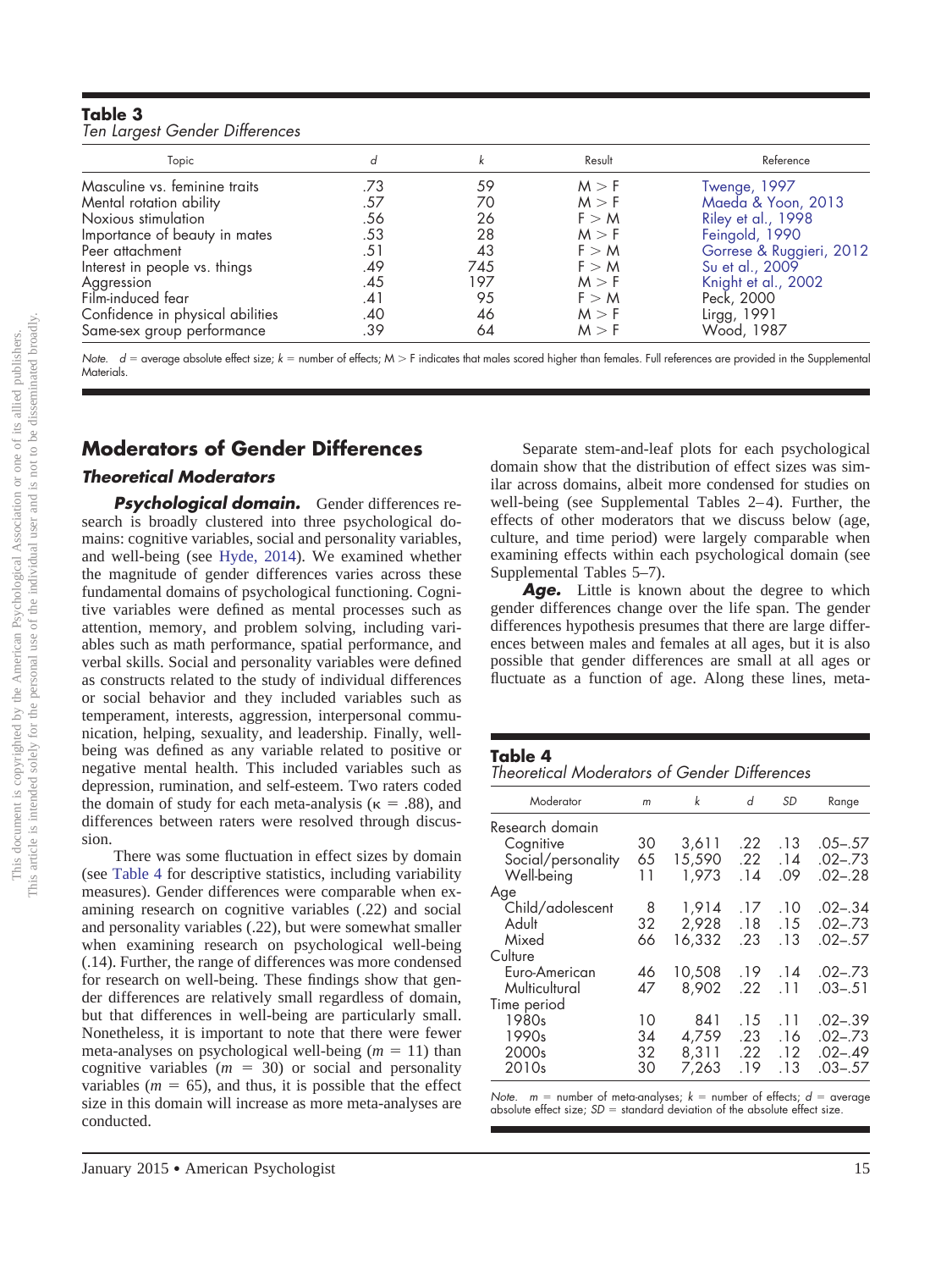analyses in specific topic areas have shown somewhat larger gender differences in adolescents and young adults relative to children with regards to self-esteem [\(Kling et al.,](#page-9-6) [1999\)](#page-9-6), depression [\(Twenge & Nolen-Hoeksema, 2002\)](#page-10-6), and mathematics performance [\(Hyde et al., 1990\)](#page-9-5). However, these findings do not indicate the degree to which global differences between males and females change across the life span.

To further explore this issue, we scanned meta-analyses for data relevant to age. Most meta-analyses utilized a mix of child, adolescent, and adult participants ( $m = 66$ ). However, some meta-analyses examined only adult participants  $(m = 32)$ , and others examined only child and/or adolescent participants, defined as participants age 18 years and below  $(m = 8)$ . Effect sizes were small in size regardless of the age of the samples utilized in meta-analyses. Specifically, meta-analyses that examined gender differences in children and/or adolescents yielded an average effect size of .17. Studies examining adults yielded a similar average effect size of .18. Therefore, global differences between males and females are relatively small and appear to remain constant from childhood to adulthood. Moreover, studies examining children and/or adolescents covered a similar range of topics than studies examining adults (Supplemental Tables 5–7), which suggests that age was likely not confounded with psychological domain.

**Culture.** We also tested whether global differences between males and females vary across cultural groups. Some meta-analyses did not provide sufficient information to determine the country or culture of the participants studied  $(m = 12)$ , and one meta-analysis included only participants from Turkey [\(Aydin, Sarier, & Uysal, 2011\)](#page-8-4). Of the remaining meta-analyses, samples consisted of only European American participants ( $m = 46$ ) or participants from at least two different cultural groups (e.g., European American, East Asian, African, Middle Eastern; *m* = 47). Meta-analyses that examined only European Americans yielded an effect size of .19. Similarly, meta-analyses that examined multiple cultures yielded an effect size of .22. Thus, differences between males and females across domains are relatively small and appear to remain constant when comparing European American samples to more diverse samples. However, few of the multicultural metaanalyses indicated the proportion of effects from European American samples versus other samples. It is possible that these papers contained effects derived predominantly from European American samples.

**Time period.** It has been argued that gender differences in specific domains such as personality and competence may have declined over the last several decades, as women's roles have expanded to become more comparable to that of men [\(Eagly & Wood, 2013;](#page-9-15) [Hyde, 2005\)](#page-9-0). We examined whether global differences between males and females are increasing or decreasing over time. The average difference between males and females was small, whether looking at meta-analyses published in the 1980s (.15), 1990s (.23), 2000s (.22), or 2010s (.19). Further, the year of publication was not substantially correlated with effect size magnitude,  $r = .03$ ,  $p = .80$ . These findings

suggest that differences between males and females across domains have remained largely constant over the last several decades. It should be noted that our analysis is not a strong test of differences over time, as newer meta-analyses typically incorporate both newer and older data.

# *Methodological and Statistical Moderators*

**Quality.** We examined whether meta-analyses that used more sophisticated methodologies yielded different estimates of gender differences than those that used less sophisticated methodologies (see [Cooper & Koenka,](#page-9-23) [2012\)](#page-9-23). Along these lines, we created a five-item checklist to evaluate the quality of each meta-analysis, by selecting the five most relevant items from a larger checklist developed to evaluate meta-analyses in medicine [\(Higgins et al.,](#page-9-35) [2013\)](#page-9-35). Specifically, two coders evaluated meta-analyses in terms of the search for articles, inclusion/exclusion of articles, coding of articles, assessment of heterogeneity, and data synthesis methodology ( $\kappa s > .81$ ).

Most meta-analyses scored favorably, with the average meta-analysis receiving a score of 4 out of 5 on the quality checklist  $(M = 3.91, SD = 1.04)$ . Although there was some fluctuation in effect sizes as a function of methodological quality, effect sizes were small regardless of quality (see [Table 5\)](#page-6-0). Further, a correlation analysis showed that effect sizes were somewhat smaller in high quality than low quality meta-analyses, but this effect was not statistically significant,  $r = -.16$ ,  $p = .10$ . Thus, the quality of the individual meta-analyses did not appear to have a substantial influence on estimates of gender differences.

#### <span id="page-6-0"></span>**Table 5**

*Methodological and Statistical Moderators of Gender Differences*

| Moderator          | m  | k      | d   | <b>SD</b> | Range       |
|--------------------|----|--------|-----|-----------|-------------|
| Quality of methods |    |        |     |           |             |
| 5 (Highest)        | 34 | 12,748 | .17 | .13       | $.02 - .57$ |
| 4                  | 41 | 5,983  | .22 | .12       | $.02 - .51$ |
| $\frac{3}{2}$      | 20 | 1,790  | .25 | .16       | $.07 - .73$ |
|                    | 6  | 366    | .16 | .14       | $.02 - .34$ |
| 1 (Lowest)         | 4  | 200    | .28 | .19       | $.16 - .56$ |
| Sources            |    |        |     |           |             |
| Only published     | 31 | 3,709  | .24 | .14       | $.02 - .51$ |
| Some unpublished   | 65 | 16.748 | .19 | .11       | $.02 - .57$ |
| Model type         |    |        |     |           |             |
| Fixed-effect       | 55 | 10,489 | .22 | .14       | $.02 - .73$ |
| Random-effects     | 27 | 4,300  | .21 | .14       | $.02 - .57$ |
| Other              | 24 | 6,385  | .18 | .11       | $.02 - .49$ |
| Effect size metric |    |        |     |           |             |
| d                  | 83 | 18,237 | .21 | .13       | $.02 - .73$ |
| g                  | 14 | 2.427  | .21 | .15       | $.04 - .57$ |
|                    | 9  | 510    | .20 | .13       | $.02 - .34$ |

*Note.*  $m =$  number of meta-analyses,  $k =$  number of effects,  $d =$  absolute effect size, *SD* = standard deviation of the absolute effect size.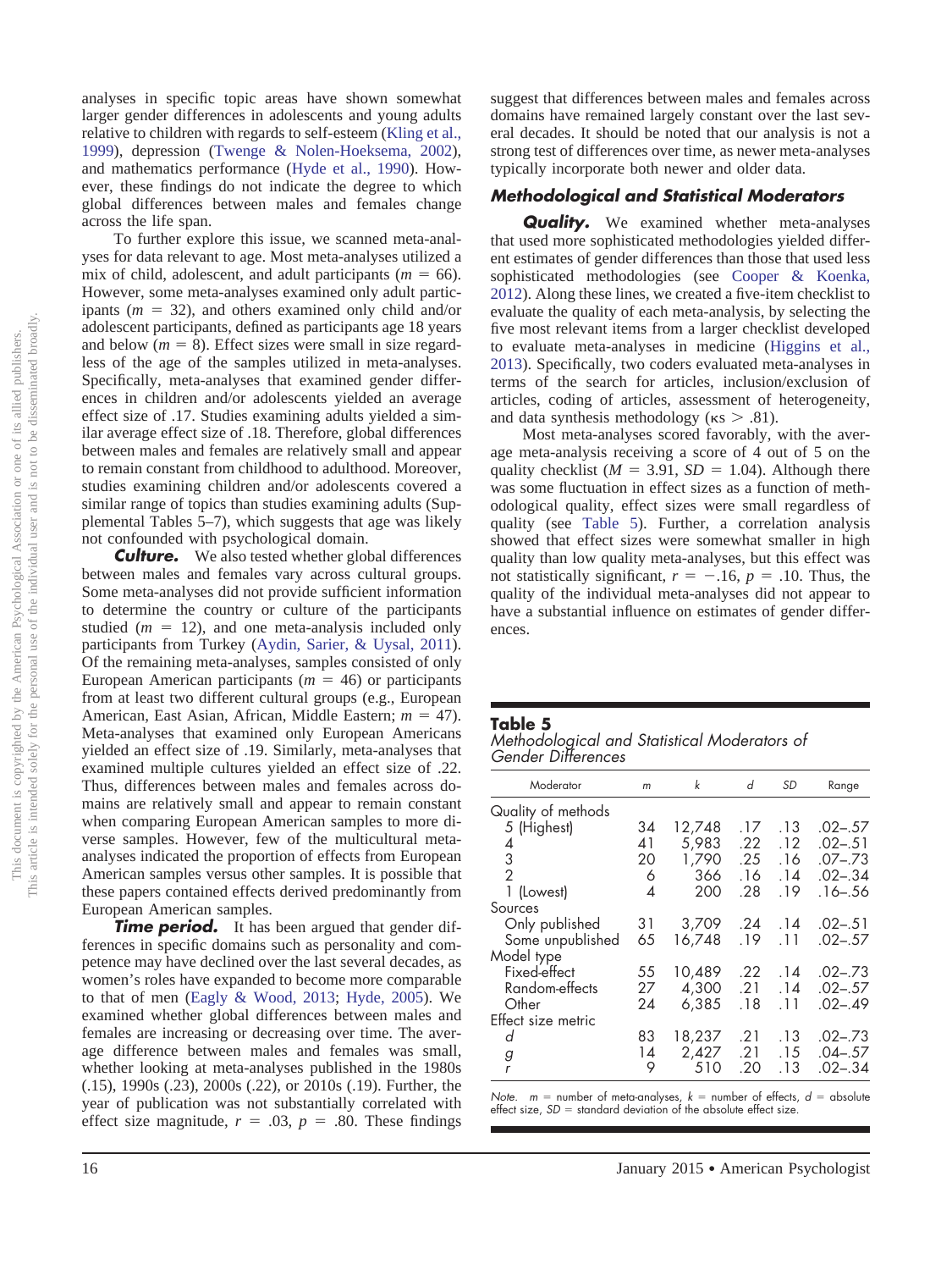**Publication status.** Meta-analyses that only incorporate published studies might overestimate the magnitude of gender differences, as studies that obtain null findings might go unpublished. To explore this possibility, we identified whether each meta-analysis incorporated only published  $(m = 31)$  or both published and unpublished studies  $(m = 65)$ . Meta-analyses that only incorporated published studies yielded somewhat larger effects (.24) than those that incorporated both published and unpublished studies (.19), but this difference was relatively small. In addition, although most of the meta-analyses that we obtained were published articles or chapters  $(m = 102)$ , a few were unpublished dissertations  $(m = 4)$ . Published meta-analyses (effect size  $= .21$ ,  $SD = .13$ ) yielded comparable results to unpublished meta-analyses (effect size  $=$  $.16, SD = .17$ ).

*Model type.* We examined whether estimates of global gender differences fluctuated as a function of the meta-analytic model used to aggregate effects. Along these lines, some meta-analyses used a fixed-effect model  $(m =$ 55), whereas other meta-analyses used a random-effects model  $(m = 27)$ . Some papers used a different model type (e.g., mixed-effects) or did not provide sufficient information to determine the model used  $(m = 24)$ . Effect size estimates were similar when comparing fixed-effect (.22) to random-effects approaches (.21).

*Effect-size metric.* Differences between males and females did not fluctuate as a function of the statistical metric used to calculate gender differences. Specifically, meta-analyses using the Cohen's *d* metric yielded an effect size of .21, meta-analyses using Hedges' *g* yielded an effect size of .21, and meta-analyses that utilized an *r* metric yielded a (converted) effect size of .20. The range of effects based on *d* was much larger than that based on *r*, but it also involved a ninefold increase in the number of effects generating that range.

# **General Discussion**

We obtained an enormous collection of meta-analytic findings to provide a current, highly comprehensive test of the magnitude of gender differences across domains. The obtained findings were more consistent with the gender similarities hypothesis [\(Hyde, 2005\)](#page-9-0) than the gender differences hypothesis [\(Gray, 1992;](#page-9-1) [Tannen, 1991\)](#page-10-1). That is, of the 386 individual meta-analytic effects we obtained, 46.1% were small and 39.4% were very small. Further, when aggregating across the 106 meta-analyses, the average absolute difference between males and females was a small effect (*d*) of .21, reflecting approximately 84% overlap in distributions of males and females. These findings inform recent debates regarding the overall difference between males and females [\(Carothers & Reis, 2013;](#page-9-14) [Stew](#page-10-2)[art-Williams & Thomas, 2013\)](#page-10-2).

In addition to estimating the magnitude of gender differences across domains, we examined moderators of gender differences. First, gender differences were somewhat smaller when comparing research on psychological well-being to research on cognitive variables and social/

January 2015 • American Psychologist 17

personality variables, but fewer meta-analyses have been done on well-being. Second, we showed that small gender differences are largely constant across age, culture, and time period. However, prior meta-analyses sometimes did not report the culture of the samples utilized, and more recent meta-analyses typically incorporated both newer and older data. Third, we showed that methodological and statistical factors, such as the methodological quality of prior meta-analyses and type of meta-analytic model used, appear to have only minimal influence on estimates of overall gender differences.

#### *Interpretation of Results*

We utilize [Cohen's \(1988\)](#page-9-13) conventions to interpret the magnitude of gender differences. [Lipsey \(1990\)](#page-9-36) proposed a similar, but slightly more liberal rubric in which effects of .15 and .45 were labeled as small and medium, respectively. However, it should be noted that effect size cutoff points are somewhat arbitrary and that many if not most effects in psychological science would be considered small in size. For example, foundational research in social psychology on topics including attribution and social influence often yields small effects [\(Richard et al., 2003\)](#page-9-11), and recent estimates of the effect of violent video games on aggression yielded small effects [\(Anderson et al., 2010\)](#page-8-5). Therefore, although gender differences are typically small, they should not be regarded as trivial, as even small effects can have important everyday consequences (e.g., passive smoking and lung cancer, calcium intake and bone mass, homework and academic achievement; [Bushman & Ander](#page-9-37)[son, 2001\)](#page-9-37). Further, small gender differences may accumulate when summed across domains [\(Del Giudice, Booth, &](#page-9-38) [Irwing, 2012\)](#page-9-38).

In addition, caution is necessary when interpreting our global effect size estimate of .21. Specifically, our findings should be interpreted as showing generally small differences between males and females on *measures* of psychological outcomes (e.g., tests of math ability), rather than on *actual* psychological outcomes (e.g., actual math ability). It's possible that psychological measures provide imperfect estimates of the constructs they are designed to measure, which could reduce the apparent magnitude of gender differences. Although beyond the scope of the present report, future study should evaluate the degree to which measurement error influences estimates of overall gender differences in metasynthesis (see [Schmidt & Oh, 2013\)](#page-9-39).

Finally, although our results provide suggestive evidence that overall gender differences may not fluctuate substantially across age, culture, and generations, we do not believe that these data should be used to infer that gender differences are static or fixed. Indeed, prior research examining gender differences in specific domains has found important fluctuations in gender effects as a function of age, culture, and time period (see [Eagly & Wood, 2013;](#page-9-15) [Hyde, 2014\)](#page-9-8). Scholars should continue to examine whether and when these potentially important theoretical variables moderate psychological gender differences both within and across domains.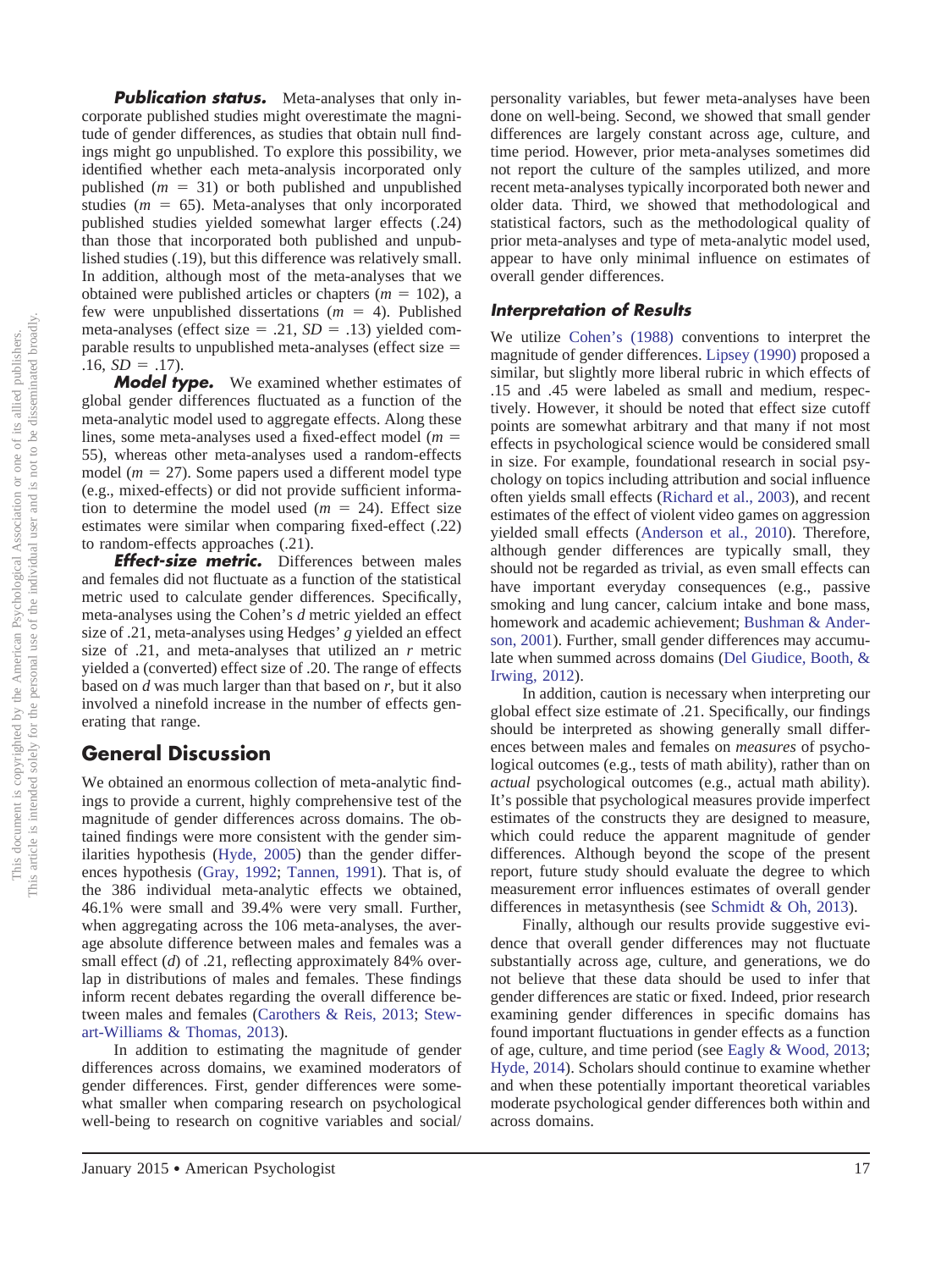#### *Limitations and Future Directions*

The present findings help establish the overall difference between males and females across domains, but do not pinpoint *why* gender differences occur. Therefore, an important next step for future research will be to evaluate theories regarding why gender differences and similarities occur (e.g., evolutionary, cognitive learning, sociocultural, and expectancy-value theories; see [Eagly & Wood, 2013;](#page-9-15) [Hyde, 2014\)](#page-9-8). Additionally, by aggregating data across 106 meta-analyses that span very different content areas, some may find it difficult to interpret our primary model testing gender differences across all domains. To be sure, crossdomain analyses involve more complex interpretations than single-domain analyses. However, it should be noted that the basic question of gender differences across domains has captivated both public and scientific attention for many years (e.g., [Gray, 1992;](#page-9-1) [Hyde, 2005\)](#page-9-0). Finally, a limitation of meta-analyses in general is that they sometimes combine studies that are not necessarily comparable due to different populations, methodologies, and conceptualizations of key variables (i.e., the "apples and oranges" problem; [Sharpe, 1997\)](#page-9-40). One could argue that this problem is exacerbated in metasynthesis, where researchers combine meta-analyses that address different topics. In the current study, however, this limitation likely did not have an undue influence because gender is typically measured in a parallel fashion across studies.

In demonstrating an overall effect of .21, the current findings suggest that the distributions of males and females on most variables overlap by about 84% [\(Cohen, 1988\)](#page-9-13). However, the present findings cannot pinpoint the shape of these distributions (i.e., whether or not they are skewed). Furthermore, although our analysis indicates that gender differences are typically small when considering measures of central tendency, gender differences are more pronounced when comparing the tails of male and female distributions. For example, research indicates that gender differences in violence [\(Daly & Wilson, 1988\)](#page-9-41) and spatial ability [\(Hedges & Nowell, 1995\)](#page-9-42) are more pronounced when examining the extreme right tails of male and female distributions (i.e., those who score relatively high in violence or spatial abilities). Additionally, research suggests that males are more variable than females on some intellectual and cognitive variables [\(Machin & Pekkarinen,](#page-9-43) [2008\)](#page-9-43).

In surveying a large collection of meta-analyses on gender differences, we also uncovered methodological and reporting concerns that should be addressed in future studies. First, researchers should specify the number of males and females they obtained across studies, to allow for better estimates of the total number of participants included in future metasyntheses. Second, researchers should specify the age and culture of the samples obtained and, if possible, examine whether gender differences vary as a function of age and culture. Third, researchers should specify the metaanalytic model they utilized to aggregate findings across studies (e.g., fixed-effect, random-effects), in addition to reporting confidence intervals and standard errors of the

observed meta-analytic effects to facilitate formal computations in future metasyntheses. Finally, it is recommended that future meta-analyses examine whether the magnitude of observed gender differences increases after adjusting effects for measurement error in the criterion.

# *Coda*

[Hyde \(2005\)](#page-9-0) proposed that males and females are far more similar than different. Since then, gender differences and similarities have received an enormous amount of empirical attention. We utilized data from over 20,000 individual studies and over 12 million participants to reevaluate the gender similarities hypothesis and found that its core proposition receives strong support—across most topic areas in psychological science, the difference between males and females is small or very small. However, there are important exceptions where moderate to large gender differences arise. Further, there was a distinct, albeit small difference between males and females when aggregating effects across domains. Thus, although our results suggest that the overall difference between males and females is relatively small, we caution against the conclusion that gender differences are trivial or nonexistent.

In addition, despite substantial progress, future study is still needed before definitive conclusions regarding overall gender differences can be made. Improvements in methodology and reporting in future meta-analyses may provide better estimates of gender differences. Moreover, future research using alternative empirical approaches, such as large population studies [\(Else-Quest et al., 2010\)](#page-9-9), crosscultural studies [\(Schmitt et al., 2012\)](#page-9-18), and archival studies [\(Daly & Wilson, 1988\)](#page-9-41) should complement our understanding of gender differences. Finally, future research is needed to identify conditions under which gender differences are most pronounced, as well as factors that give rise to gender differences (see [Eagly & Wood, 2013;](#page-9-15) [Hyde,](#page-9-8) [2014\)](#page-9-8). Characterizing gender similarities and differences remains an exciting yet challenging task that should occupy researchers for decades to come.

#### **REFERENCES**

- <span id="page-8-2"></span>American Psychological Association. (2014). *How does the APA define psychology?* Retrieved from [http://www.apa.org/support/about/apa/](http://www.%20apa.org/support/about/apa/psychology.aspx%23answer) [psychology.aspx#answer](http://www.%20apa.org/support/about/apa/psychology.aspx%23answer)
- <span id="page-8-5"></span>Anderson, C. A., Shibuya, A., Ihori, N., Swing, E. L., Bushman, B. J., Sakamoto, A.,... Saleem, M. (2010). Violent video game effects on aggression, empathy, and prosocial behavior in eastern and western countries: A meta-analytic review. *Psychological Bulletin, 136,* 151– 173. <http://dx.doi.org/10.1037/a0018251>
- <span id="page-8-0"></span>Archer, J. (2000). Sex differences in aggression between heterosexual partners: A meta-analytic review. *Psychological Bulletin, 126,* 651– 680. <http://dx.doi.org/10.1037/0033-2909.126.5.651>
- <span id="page-8-4"></span>Aydin, A., Sarier, Y., & Uysal, S. (2011). The effect of gender on organizational commitment of teachers: A meta analytic analysis. *Educational Sciences: Theory and Practice, 11,* 628–632.
- <span id="page-8-1"></span>Balliet, D., Li, N. P., Macfarlan, S. J., & Van Vugt, M. (2011). Sex differences in cooperation: A meta-analytic review of social dilemmas.*PsychologicalBulletin,137,* 881–909. [http://dx.doi.org/10.1037/](http://dx.doi.org/10.1037/a0025354) [a0025354](http://dx.doi.org/10.1037/a0025354)
- <span id="page-8-3"></span>Bonett, D. G. (2009). Meta-analytic interval estimation for standardized and unstandardized mean differences. *Psychological Methods, 14,* 225– 238. <http://dx.doi.org/10.1037/a0016619>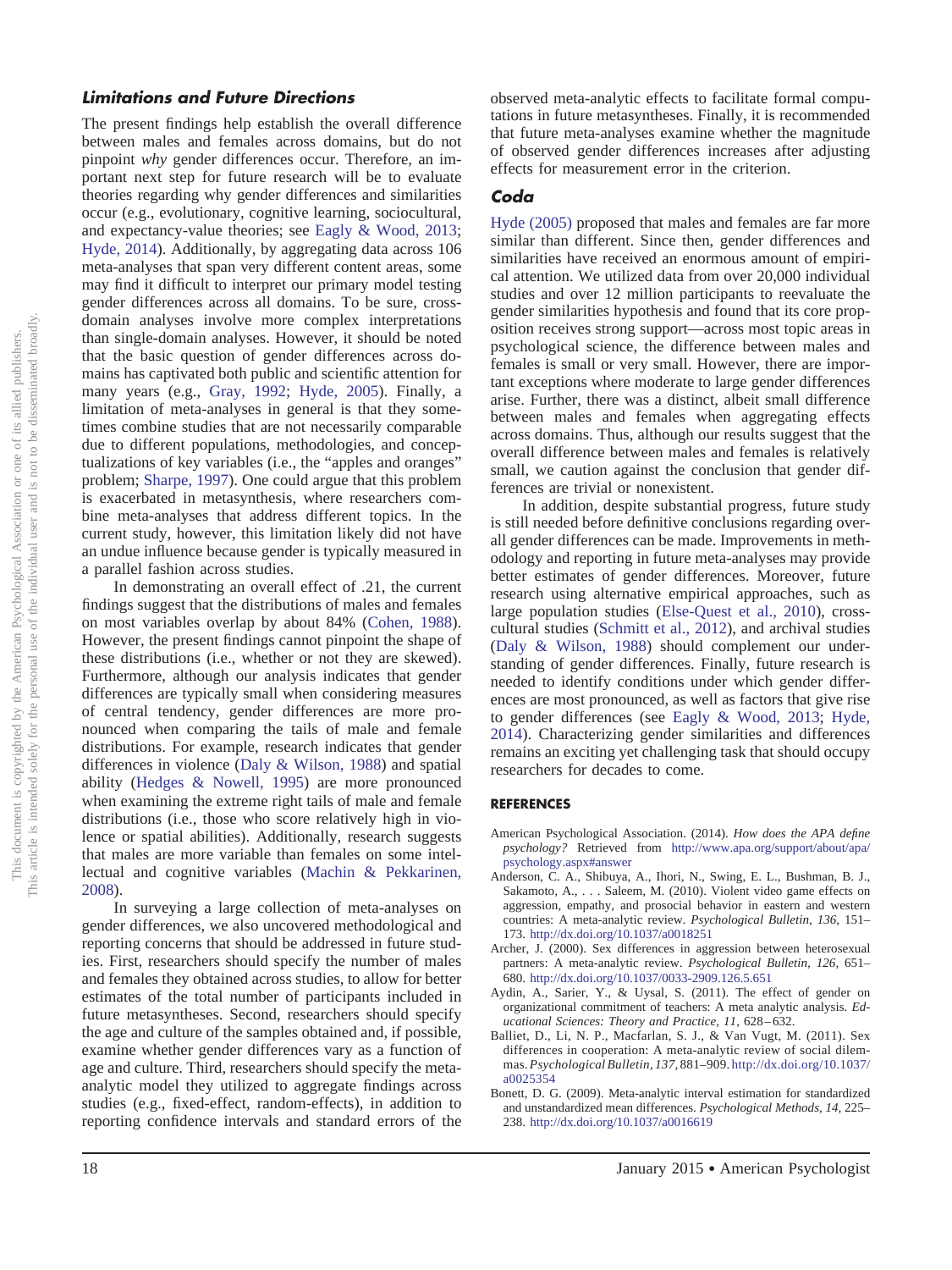- <span id="page-9-4"></span>Browne, B. A. (1998). Gender stereotypes in advertising on children's television in the 1990s: A cross-national analysis. *Journal of Advertising, 27,* 83–96. <http://dx.doi.org/10.1080/00913367.1998.10673544>
- <span id="page-9-37"></span>Bushman, B. J., & Anderson, C. A. (2001). Media violence and the American public. Scientific facts versus media misinformation. *American Psychologist, 56,* 477–489. [http://dx.doi.org/10.1037/0003-066X](http://dx.doi.org/10.1037/0003-066X.56.6-7.477) [.56.6-7.477](http://dx.doi.org/10.1037/0003-066X.56.6-7.477)
- <span id="page-9-16"></span>Buss, D. M. (1989). Sex differences in human mate preferences: Evolutionary hypotheses tested in 37 cultures. *Behavioral and Brain Sciences, 12,* 1–49. <http://dx.doi.org/10.1017/S0140525X00023992>
- <span id="page-9-17"></span>Buss, D. M. (2013). The science of human mating strategies: An historical perspective. *Psychological Inquiry, 24,* 171–177. [http://dx.doi.org/10.1080/](http://dx.doi.org/10.1080/1047840X.2013.819552) [1047840X.2013.819552](http://dx.doi.org/10.1080/1047840X.2013.819552)
- <span id="page-9-14"></span>Carothers, B. J., & Reis, H. T. (2013). Men and women are from Earth: Examining the latent structure of gender. *Journal of Personality and Social Psychology, 104,* 385–407. <http://dx.doi.org/10.1037/a0030437>
- <span id="page-9-13"></span>Cohen, J. (1988). *Statistical power analysis for the behavioral sciences* (2nd ed.). Hillsdale, NJ: Erlbaum.
- <span id="page-9-23"></span>Cooper, H., & Koenka, A. C. (2012). The overview of reviews: Unique challenges and opportunities when research syntheses are the principal elements of new integrative scholarship. *American Psychologist, 67,* 446–462. <http://dx.doi.org/10.1037/a0027119>
- <span id="page-9-19"></span>Cross, C. P., Copping, L. T., & Campbell, A. (2011). Sex differences in impulsivity: A meta-analysis. *Psychological Bulletin, 137,* 97–130. <http://dx.doi.org/10.1037/a0021591>
- <span id="page-9-41"></span>Daly, M., & Wilson, M. (1988). *Homicide*. Hawthorne, NY: Aldine de Gruyter.
- <span id="page-9-38"></span>Del Giudice, M., Booth, T., & Irwing, P. (2012). The distance between Mars and Venus: Measuring global sex differences in personality. *PLoS ONE, 7,* e29265[.http://dx.doi.org/10.1371/journal.pone.0029265](http://dx.doi.org/10.1371/journal.pone.0029265)
- <span id="page-9-15"></span>Eagly, A. H., & Wood, W. (2013). The nature-nurture debates: 25 years of challenges in the psychology of gender. *Perspectives on Psychological Science, 8,* 340–357. <http://dx.doi.org/10.1177/1745691613484767>
- <span id="page-9-20"></span>Else-Quest, N. M., Higgins, A., Allison, C., & Morton, L. C. (2012). Gender differences in self-conscious emotional experience: A meta-analysis. *Psychological Bulletin, 138,* 947–981. <http://dx.doi.org/10.1037/a0027930>
- <span id="page-9-9"></span>Else-Quest, N. M., Hyde, J. S., & Linn, M. C. (2010). Cross-national patterns of gender differences in mathematics: A meta-analysis. *Psychological Bulletin, 136,* 103–127. <http://dx.doi.org/10.1037/a0018053>
- <span id="page-9-32"></span>Feingold, A. (1990). Gender differences in effects of physical attractiveness on romantic attraction: A comparison across five research paradigms. *Journal of Personality and Social Psychology, 59,* 981–993. <http://dx.doi.org/10.1037/0022-3514.59.5.981>
- <span id="page-9-7"></span>Feingold, A. (1994). Gender differences in personality: A meta-analysis. *Psychological Bulletin, 116,* 429–456. [http://dx.doi.org/10.1037/0033-](http://dx.doi.org/10.1037/0033-2909.116.3.429) [2909.116.3.429](http://dx.doi.org/10.1037/0033-2909.116.3.429)
- <span id="page-9-33"></span>Gorrese, A., & Ruggieri, R. (2012). Peer attachment: A meta-analytic review of gender and age differences and associations with parent attachment. *Journal of Youth and Adolescence, 41,* 650–672. [http://dx](http://dx.doi.org/10.1007/s10964-012-9759-6) [.doi.org/10.1007/s10964-012-9759-6](http://dx.doi.org/10.1007/s10964-012-9759-6)
- <span id="page-9-1"></span>Gray, J. (1992). *Men are from Mars, women are from Venus: A practical guide for improving communication and getting what you want in your relationships*. New York, NY: Harper Collins.
- <span id="page-9-42"></span>Hedges, L. V., & Nowell, A. (1995). Sex differences in mental test scores, variability, and numbers of high-scoring individuals. *Science, 269,* 41–45. <http://dx.doi.org/10.1126/science.7604277>
- <span id="page-9-28"></span>Hedges, L. V., & Vevea, J. L. (1998). Fixed- and random-effects models in meta-analysis. *Psychological Methods, 3,* 486–504. [http://dx.doi.org/](http://dx.doi.org/10.1037/1082-989X.3.4.486) [10.1037/1082-989X.3.4.486](http://dx.doi.org/10.1037/1082-989X.3.4.486)
- <span id="page-9-35"></span>Higgins, J. P. T., Lane, P. W., Anagnostelis, B., Anzures-Cabrera, J., Baker, N. F., Cappelleri, J. C.,... Whitehead, A. (2013). A tool to assess the quality of a meta-analysis. *Research Synthesis Methods, 4,* 351–366. <http://dx.doi.org/10.1002/jrsm.1092>
- <span id="page-9-0"></span>Hyde, J. S. (2005). The gender similarities hypothesis. *American Psychologist, 60,* 581–592. <http://dx.doi.org/10.1037/0003-066X.60.6.581>
- <span id="page-9-8"></span>Hyde, J. S. (2014). Gender similarities and differences. *Annual Review of Psychology, 65,* 373–398. [http://dx.doi.org/10.1146/annurev-psych-010213-](http://dx.doi.org/10.1146/annurev-psych-010213-115057) [115057](http://dx.doi.org/10.1146/annurev-psych-010213-115057)
- <span id="page-9-5"></span>Hyde, J. S., Fennema, E., & Lamon, S. J. (1990). Gender differences in mathematics performance: A meta-analysis. *Psychological Bulletin, 107,* 139–155. <http://dx.doi.org/10.1037/0033-2909.107.2.139>
- <span id="page-9-3"></span>Ito, T. A., & Urland, G. R. (2003). Race and gender on the brain: Electrocortical measures of attention to the race and gender of multiply categorizable individuals. *Journal of Personality and Social Psychology, 85,* 616–626. <http://dx.doi.org/10.1037/0022-3514.85.4.616>
- <span id="page-9-12"></span>Johnson, B. T., Scott-Sheldon, L. A. J., & Carey, M. P. (2010). Metasynthesis of health behavior change meta-analyses. *American Journal of Public Health, 100,* 2193–2198. [http://dx.doi.org/10.2105/AJPH.2008](http://dx.doi.org/10.2105/AJPH.2008.155200) [.155200](http://dx.doi.org/10.2105/AJPH.2008.155200)
- <span id="page-9-6"></span>Kling, K. C., Hyde, J. S., Showers, C. J., & Buswell, B. N. (1999). Gender differences in self-esteem: A meta-analysis. *Psychological Bulletin, 125,* 470–500. <http://dx.doi.org/10.1037/0033-2909.125.4.470>
- <span id="page-9-34"></span>Knight, G. P., Guthrie, I. K., Page, M. C., & Fabes, R. A. (2002). Emotional arousal and gender differences in aggression: A meta-analysis. *Aggressive Behavior, 28,* 366–393. [http://dx.doi.org/10.1002/ab](http://dx.doi.org/10.1002/ab.80011) [.80011](http://dx.doi.org/10.1002/ab.80011)
- <span id="page-9-26"></span>Krizan, Z. (2010). Synthesizer 1.0: A varying-coefficient meta-analytic tool. *Behavior Research Methods, 42,* 863–870.
- <span id="page-9-21"></span>Leaper, C., & Ayres, M. M. (2007). A meta-analytic review of gender variations in adults' language use: Talkativeness, affiliative speech, and assertive speech. *Personality and Social Psychology Review, 11,* 328– 363. <http://dx.doi.org/10.1177/1088868307302221>
- <span id="page-9-10"></span>Lindberg, S. M., Hyde, J. S., Petersen, J. L., & Linn, M. C. (2010). New trends in gender and mathematics performance: A meta-analysis. *Psychological Bulletin, 136,* 1123–1135. [http://dx.doi.org/](http://dx.doi.org/10.1037/a0021276) [10.1037/a0021276](http://dx.doi.org/10.1037/a0021276)
- <span id="page-9-36"></span>Lipsey, M. W. (1990). *Design sensitivity: Statistical power for experimental research*. Newbury Park, CA: Sage.
- <span id="page-9-43"></span>Machin, S., & Pekkarinen, T. (2008). Assessment. Global sex differences in test score variability. *Science, 322,* 1331–1332. [http://dx.doi.org/](http://dx.doi.org/10.1126/science.1162573) [10.1126/science.1162573](http://dx.doi.org/10.1126/science.1162573)
- <span id="page-9-2"></span>Macrae, C. N., & Bodenhausen, G. V. (2000). Social cognition: Thinking categorically about others. *Annual Review of Psychology, 51,* 93–120. <http://dx.doi.org/10.1146/annurev.psych.51.1.93>
- <span id="page-9-30"></span>Maeda, Y., & Yoon, S. (2013). A meta-analysis on gender differences in mental rotation ability measured by the Purdue Spatial Visualization Tests: Visualization of rotations (PSVT:R). *Educational Psychology Review, 25,* 69–94. <http://dx.doi.org/10.1007/s10648-012-9215-x>
- <span id="page-9-29"></span>Magnusson, K. (2014, February 3). Interpreting Cohen's *d effect size: An interactive visualization*. Retrieved from [http://rpsychologist.com/d3/](http://rpsychologist.com/d3/cohend/) [cohend/](http://rpsychologist.com/d3/cohend/)
- <span id="page-9-22"></span>Petersen, J. L., & Hyde, J. S. (2010). A meta-analytic review of research on gender differences in sexuality, 1993–2007. *Psychological Bulletin, 136,* 21–38. <http://dx.doi.org/10.1037/a0017504>
- <span id="page-9-25"></span>Reilly, D., & Neumann, D. L. (2013). Gender-role differences in spatial ability: A meta-analytic review. *Sex Roles, 68,* 521–535. [http://dx.doi](http://dx.doi.org/10.1007/s11199-013-0269-0) [.org/10.1007/s11199-013-0269-0](http://dx.doi.org/10.1007/s11199-013-0269-0)
- <span id="page-9-11"></span>Richard, F. D., Bond, C., & Stokes-Zoota, J. J. (2003). One hundred years of Social Psychology quantitatively described. *Review of General Psychology, 7,* 331–363. <http://dx.doi.org/10.1037/1089-2680.7.4.331>
- <span id="page-9-31"></span>Riley, J. L., III, Robinson, M. E., Wise, E. A., Myers, C. D., & Fillingim, R. B. (1998). Sex differences in the perception of noxious experimental stimuli: A meta-analysis. *Pain, 74,* 181–187. [http://dx.doi.org/10.1016/](http://dx.doi.org/10.1016/S0304-3959%2897%2900199-1) [S0304-3959\(97\)00199-1](http://dx.doi.org/10.1016/S0304-3959%2897%2900199-1)
- <span id="page-9-39"></span>Schmidt, F. L., & Oh, I. (2013). Methods for second order meta-analysis and illustrative applications. *Organizational Behavior and Human Decision Processes, 121,* 204–218. [http://dx.doi.org/10.1016/j.obhdp.2013](http://dx.doi.org/10.1016/j.obhdp.2013.03.002) [.03.002](http://dx.doi.org/10.1016/j.obhdp.2013.03.002)
- <span id="page-9-18"></span>Schmitt, D. P., Jonason, P. K., Byerley, G. J., Flores, S. D., Illbeck, B. E., O'Leary, K. N., & Qudrat, A. (2012). A reexamination of sex differences in sexuality: New studies reveal old truths. *Current Directions in Psychological Science, 21,* 135–139. [http://dx.doi.org/](http://dx.doi.org/10.1177/0963721412436808) [10.1177/0963721412436808](http://dx.doi.org/10.1177/0963721412436808)
- <span id="page-9-40"></span>Sharpe, D. (1997). Of apples and oranges, file drawers and garbage: Why validity issues in meta-analysis will not go away. *Clinical Psychology Review, 17,* 881–901. [http://dx.doi.org/10.1016/S0272-](http://dx.doi.org/10.1016/S0272-7358%2897%2900056-1) [7358\(97\)00056-1](http://dx.doi.org/10.1016/S0272-7358%2897%2900056-1)
- <span id="page-9-27"></span>Shuster, J. J. (2010). Empirical vs natural weighting in random effects meta-analysis. *Statistics in Medicine, 29,* 1259–1265. [http://dx.doi.org/](http://dx.doi.org/10.1002/sim.3607) [10.1002/sim.3607](http://dx.doi.org/10.1002/sim.3607)
- <span id="page-9-24"></span>Simmons, J. P., Nelson, L. D., & Simonsohn, U. (2011). False-positive psychology: Undisclosed flexibility in data collection and analysis